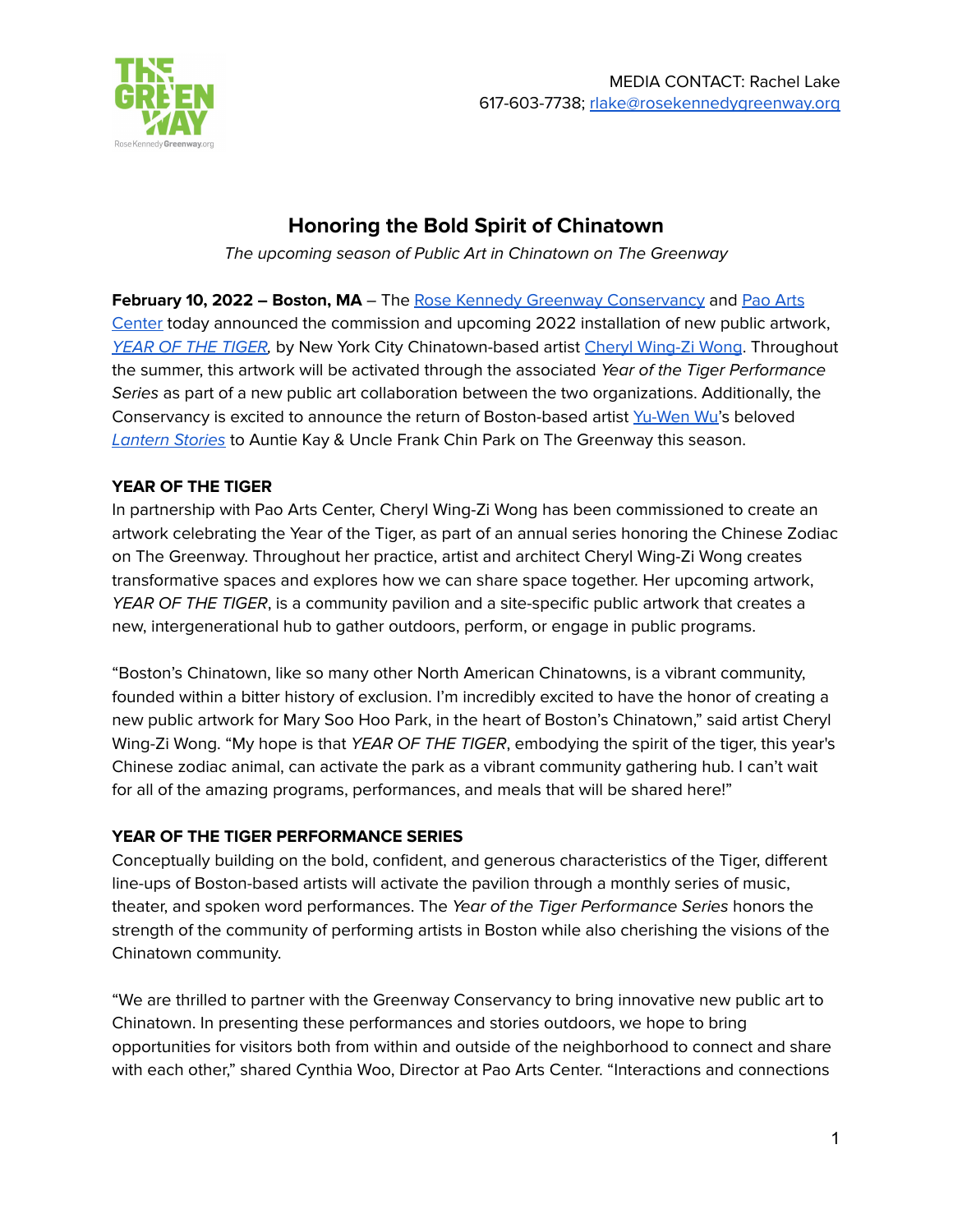

are so vital to everyone's health and well-being and the YEAR OF THE TIGER stage will help foster these interactions."

This performance series developed as part of a collaboration between Pao Arts Center and the Greenway Conservancy to build on the New [Narratives](https://www.paoartscenter.org/events/2021/new-narratives) curatorial series by Leslie [Condon,](https://www.leslieannecondon.com/news) an interdisciplinary artist and curator from Greater Boston.

"Over the past two years, it has been awe-inspiring to witness how our Asian, Asian American, and Pacific Islander (AAPI) communities continue to endure and thrive amid innumerable challenges. At this moment, it is even more crucial that we disrupt outdated notions of our individual and collective identities through more generative modes of expression," said Leslie Condon. "I am thrilled to bring New Narratives to The Greenway at Mary Soo Hoo Park and cannot wait to highlight the many talented Boston-area AAPI artists, creatives, and performers who are examining their own complex identities through their artwork."

## **LANTERN STORIES**

Additionally, the Conservancy is excited to announce the re-installation of [Lantern](https://www.rosekennedygreenway.org/lanternstories) Stories by Boston-based interdisciplinary artist [Yu-Wen](https://yuwenwustudio.com/) Wu. First commissioned by the Greenway Conservancy in 2020, Lantern Stories was immediately beloved by the Chinatown community yet also faced restrictions posed by the COVID-19 pandemic. Returning in 2022, the artist and Conservancy envision an installation which can provide a luminous canopy to the many festivals and celebrations that typically occur on Auntie Kay & Uncle Frank Chin Park on The Greenway each season.

"In this new iteration, I'm excited to expand the focus of Lantern Stories' beyond Boston's Chinatown and explore the impact of Asian American communities on civil rights more broadly," shared artist Yu-Wen Wu. "I am also preparing a West coast iteration of the project to open in San Francisco's Chinatown this summer, so I'm especially excited by this opportunity for bicoastal dialogue on social justice and the exchange of these communities' stories."

Lantern Stories' canopy of lanterns illuminate the history of immigration and the ongoing fight for social and racial justice in the United States while celebrating Chinatown's cultures and resiliency. "The idea for this work evolved during the onset of the COVID-19 pandemic and as events were unfolding across the country that further fueled the Black Lives Matter movement," stated artist Yu-Wen Wu. "It is my hope that Lantern Stories will offer opportunities for civic dialogue, social action, and simply the pleasure of experiencing the beauty of lanterns lit from within during these challenging times." Wu's first installation came together after a year and half of community listening sessions, design, and fabrication. In 2022, Wu plans to update the installation to reflect our current moment.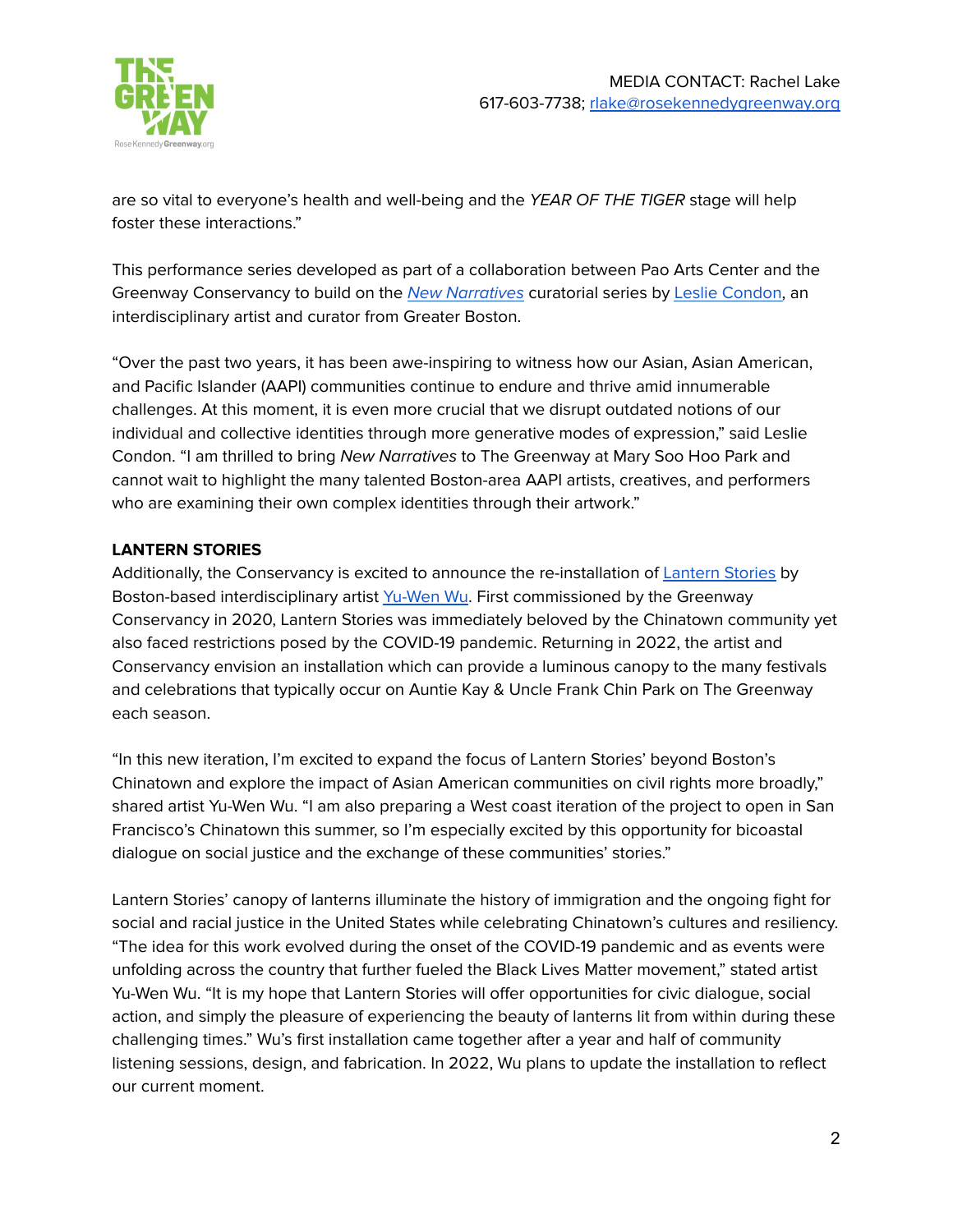

"These projects will provide space for gathering and celebration for the vibrant, intergenerational communities of Chinatown," said Sheila Novak, Associate Curator of Public Art for the Greenway Conservancy. "We are looking forward to supporting projects which directly engage the Chinatown community's vision for engaging public art as a central strategy for creative placekeeping and for centering community power."

## **About Public Art in Chinatown**

Every ten years since 1990, Chinatown community members have come together to develop and publish a grassroots master plan that outlines the community's "vision and priorities for community development." In the 2020 [Master](https://www.mapc.org/resource-library/chinatown-master-plan-2020/) Plan, as in prior years, public art was identified as a key strategy for specific needs such as creating safer streets, supporting historic preservation and celebrating the culture of the neighborhood. The Greenway Conservancy's Public Art Program seeks to work towards and honor these goals of the Chinatown community, and has supported the creation of new public art in the neighborhood since 2015.

## **Upcoming Events & Programming**

- March 3, 2022 from 6p-7p; Virtual Studio Visit with Cheryl [Wing-Zi](https://www.eventbrite.com/e/virtual-studio-visit-with-cheryl-wing-zi-wong-tickets-162452290173) Wong
- May 14, 2022; Inaugural Year of the Tiger Performance Series event at the YEAR OF THE TIGER pavillion, details to follow

# **A Special Thank You to Our Supporters**

Public Art in Chinatown on The Greenway is funded exclusively through grants and private sources, including generous support from The Barr Foundation, TD Charitable Foundation, the Paul & Edith Babson Foundation, Rebecca A. Lee, the Massachusetts Cultural Council, and the Boston Cultural Council/Reopen Creative Boston Fund administered by the Mayor's Office of Arts and Culture. Photo requests may be forwarded to [rlake@rosekennedygreenway.org.](mailto:rlake@rosekennedygreenway.org)

# **About Cheryl Wing-Zi Wong [\(www.cw-zw.com/projects](http://www.cw-zw.com/projects))**

Cheryl Wing-Zi Wong is a New York-based artist working at the boundary of art and architecture. Born and raised in Los Angeles, Cheryl received her B.A. in Art and Italian at UC Berkeley and her Master of Architecture from Columbia University GSAPP. Her work has been commissioned by the NY State Thruway Authority, NYC Parks Department, City of Inglewood, City of Calgary and by the Washington DC Government. To learn more about Cheryl and her practice, check out her [Instagram](https://www.instagram.com/cherylwzw/) and [Facebook](https://www.facebook.com/cherylwingziwong), in addition to her [website](http://www.cw-zw.com/projects).

#### **About Yu-Wen Wu ([www.yuwenwu.com/](http://www.yuwenwu.com/))**

Yu-Wen Wu is an interdisciplinary artist living and working in Boston. Born in Taipei, Taiwan, Wu's subjectivity as an immigrant is central to her artwork. Arriving at an early age, her experiences